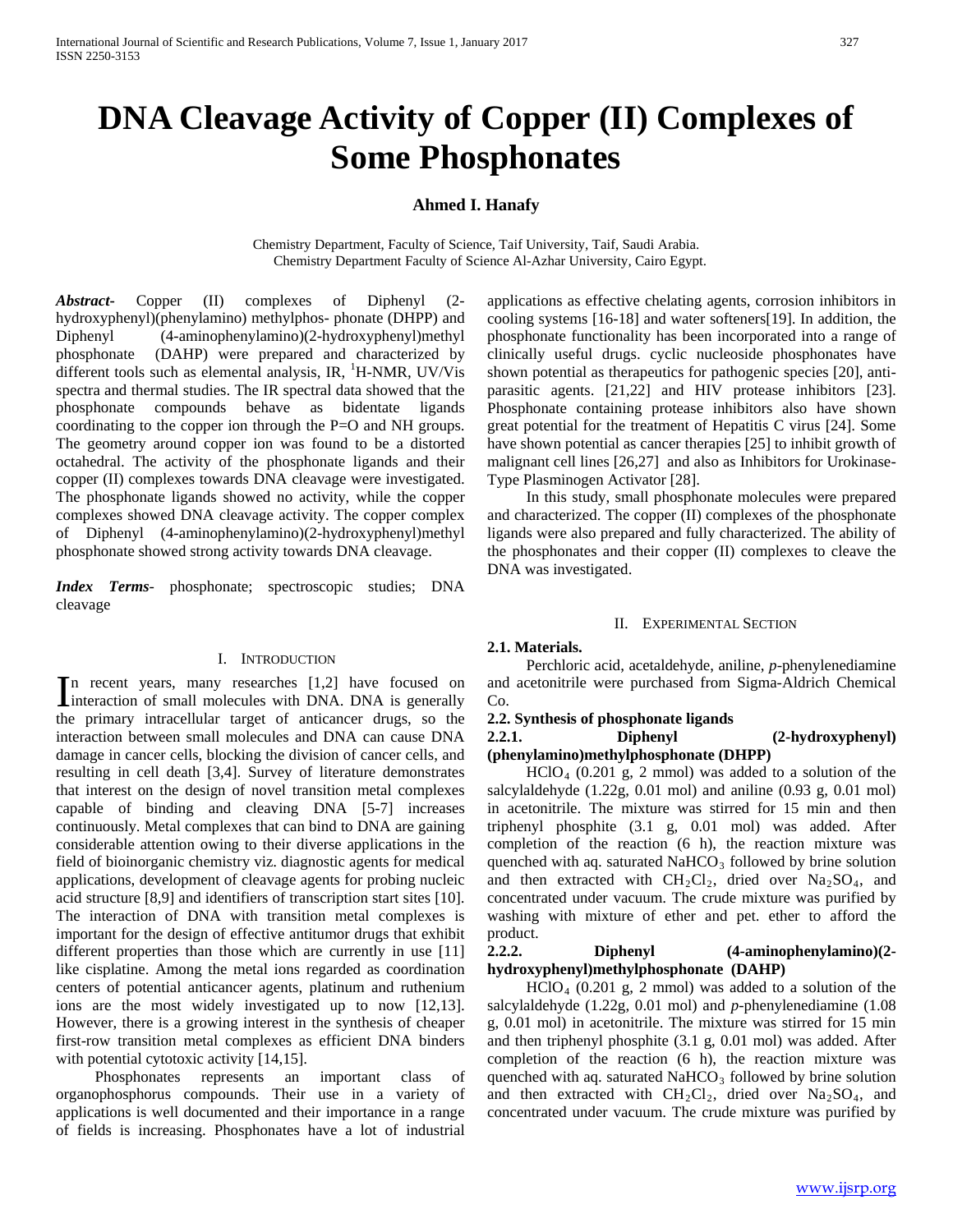washing with mixture of ether and pet. ether to afford the product.

## **2.3. Synthesis of metal complexes**

 Copper (II) chloride (0.01 mol) dissolved in about 50 ml absolute ethanol was added to the ethanolic solution of the selected ligand (0.01 mol). Small amount of solid sodium acetate was added to the solution with heating and contentious stirring. The precipitate was obtained, filtered off and washed many times with ethanol and then dried in an oven at 80 °C.

## **2.4. Physical methods**

 Carbon, hydrogen and nitrogen contents were determined at the Microanalytical Unit, Cairo University, Egypt. IR spectra of the ligand and its solid complex were measured in KBr on a Mattson 5000 FTIR spectrometer. The electronic spectra were performed using Varian Cary 4 Bio UV/VIS spectrophotometer. <sup>1</sup>H-NMR spectrum of the ligand was recorded on Joel-90Q Fourier Transform (200 MHz) spectrometers in [D<sub>6</sub>] DMSO. The mass spectra of the phosphonate ligands were recorded on a Shimadzu GC-S-QP 1000 EX spectrometer using a direct inlet system. Thermal analysis measurement (TGA) was recorded on a Shimadzu thermo-gravimetric analyzer model TGA-50 H, using 20 mg sample. The flow rate of nitrogen gas and heating rate were 20  $\text{cm}^3$  min<sup>-1</sup> and 10°C min<sup>-1</sup>, respectively. The magnetic susceptibility measurements for the copper (II) complexes were determined by the Gouy balance using Hg[Co(NCS)<sub>4</sub>] as a calibrant at room temperature.

## **2.5. Nuclease-like activity assay (DNA cleavage)**

 Genomic DNA extracted from mammalian blood by salting out method was used to examine the DNA cleavage activity of the examined ligands and their copper (II) complexes. DNA purity and concentration were examined spectrophotometrically at 260/280 nm. The cleavage reactions were carried out in a total volume of 15 µl containing 5 µl genomic DNA, 5 µl of ligand or complex (from 1.0 nM to 1mM), and 5 µ l TE buffer (25.0 mM Tris–HCl containing of 50.0 mM NaCl pH 7.2). Genomic DNA alone or genomic DNA in the

buffer was used as a control. The reactions were carried out at 37  $^{\circ}$ C at different time points  $(0, 0.5, 1, 2, 6, 12$  hours). A solution of loading dye (0.05% bromophenol blue, 5% glycerol, and 2 mM EDTA) was added to the reactions mixtures prior to running the gel. Dose dependent and time dependent experiments were carried out for each ligand and its complex used in this study. The prepared compounds were run on 1.0% agarose slab gel at a constant voltage of 100 V for 30 min in TBE (Tris– Borate-EDTA) buffer. Gels were stained with ethidium bromide and visualized under UV trans-illuminator (Syngene gel documentation system with digital camera).

#### III. RESULTS AND DISCUSSION

 The phosphonate compounds were prepared as mentioned previously [29] by stirring the mixture of the aldehyde, amine and triphenyl phosphite as one-pot reaction.

## **3.1. IR spectra**

 IR spectroscopy is very important technique for the characterization of the organic compounds and their metal complexes. The IR spectral data (Figure 1) of the prepared ligands (DHPP) and (DAHP) exhibit peaks at 3440 cm<sup>-1</sup> due to νOH. The bands appear at 3320 and 3430 cm-1 are corresponding to νNH for (DHPP) and (DAHP), respectively. The bands corresponding to v P=O appear at  $\sim$ 1215 cm<sup>-1</sup>[30]. The bands attributed to  $NH_2$  are observed at 3320 and 3280 cm<sup>-1</sup>. The spectral data show bands at  $\sim 1640 \text{ cm}^{-1}$  and 1435 cm<sup>-1</sup> attributed to NH and OH bending, respectively.

<sup>1</sup>H-NMR spectrum (Figure 2) of the ligand (DHPP) shows  $\delta$  = 4.68 (d, 1H, CH), 6.78-7.78 (m, 19H, Ar-H), 5.41 (brs, 1H, OH) and 8.43 (brs, 1H, NH). At the same time the <sup>1</sup>H-NMR spectrum of DAHP shows  $\delta = 4.76$  (d, 1H, CH), 6.79-7.78 (m, 19H, Ar-H) and 8.33 (s, 1H, NH). 5.61 (s, 1H, OH), 2.73 (s, 2H, NH*<sup>R</sup>* 2*R*).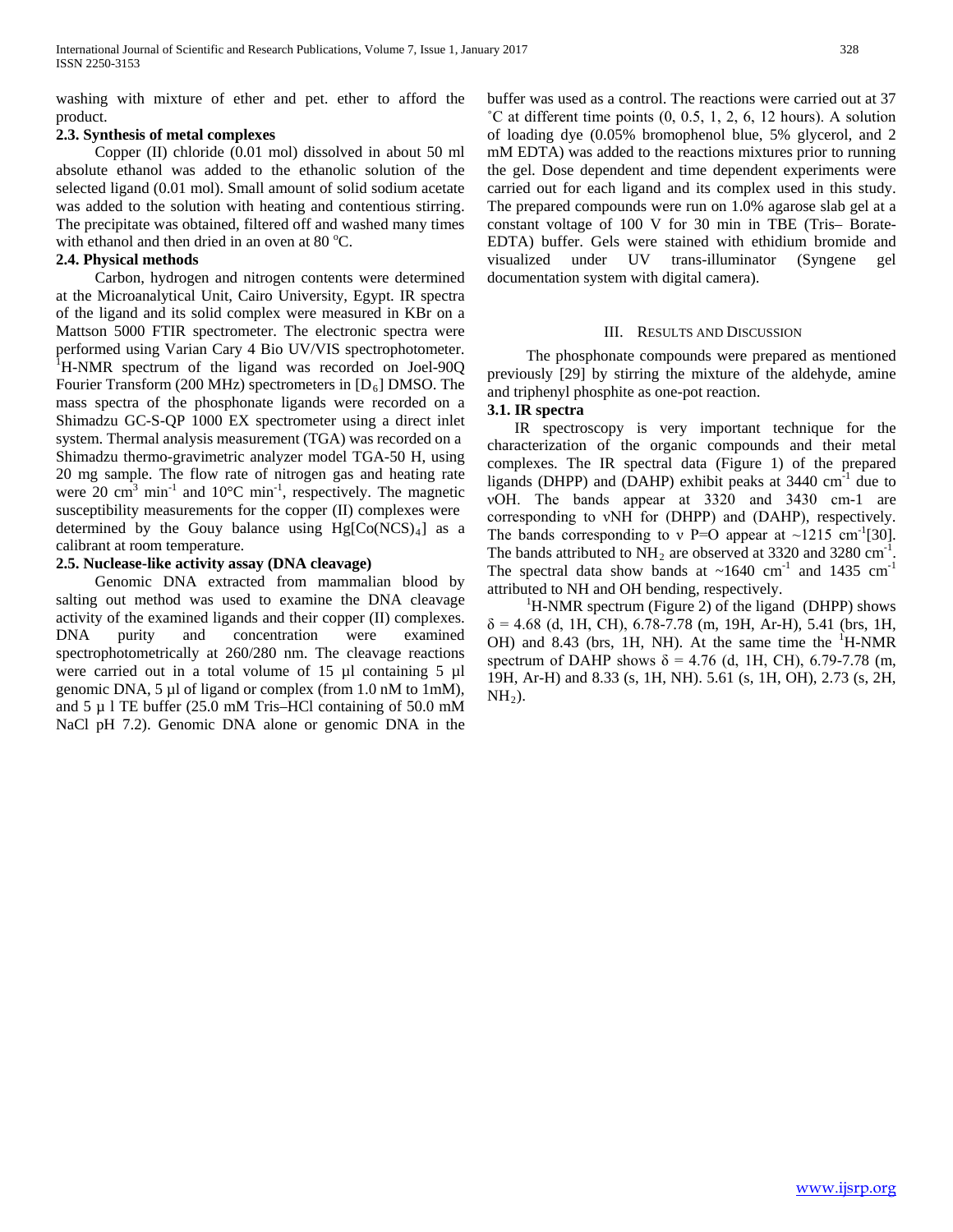

Figure 1. IR spectra of the ligands and their copper (II) complexes DHPP (A), Cu<sup>II</sup>-DHPP (B), DAHP (C) and Cu<sup>II</sup>-DAHP **(D).**

## **3.2. Mass spectroscopy**

 The mass spectrum of the ligand (DHPP) shows ion peak at m/e = 431 as the molecular peak. The ion peak at m/e = 339.23 is due to  $M^{+}$ ( C<sub>19</sub>H<sub>16</sub>O<sub>4</sub>P). The ion peak at m/e = 338.28 corresponds to  $M^{\dagger}$ ( C<sub>19</sub>H<sub>17</sub>NO<sub>3</sub>P). The ion peak at m/e = 265.14

is due to  $M^{\dagger}$ ( C<sub>13</sub>H<sub>13</sub>O<sub>4</sub>P), while the ion peak at m/e =111.08 corresponds to  $M^+(CH_6NO_3P)$  and the ion peak at m/e = 71.09  $(100\%)$  corresponds to M<sup>+</sup>(CNOP) which is the base peak. The fragmentation patterns of DHPP are shown in Scheme (1); Figure3.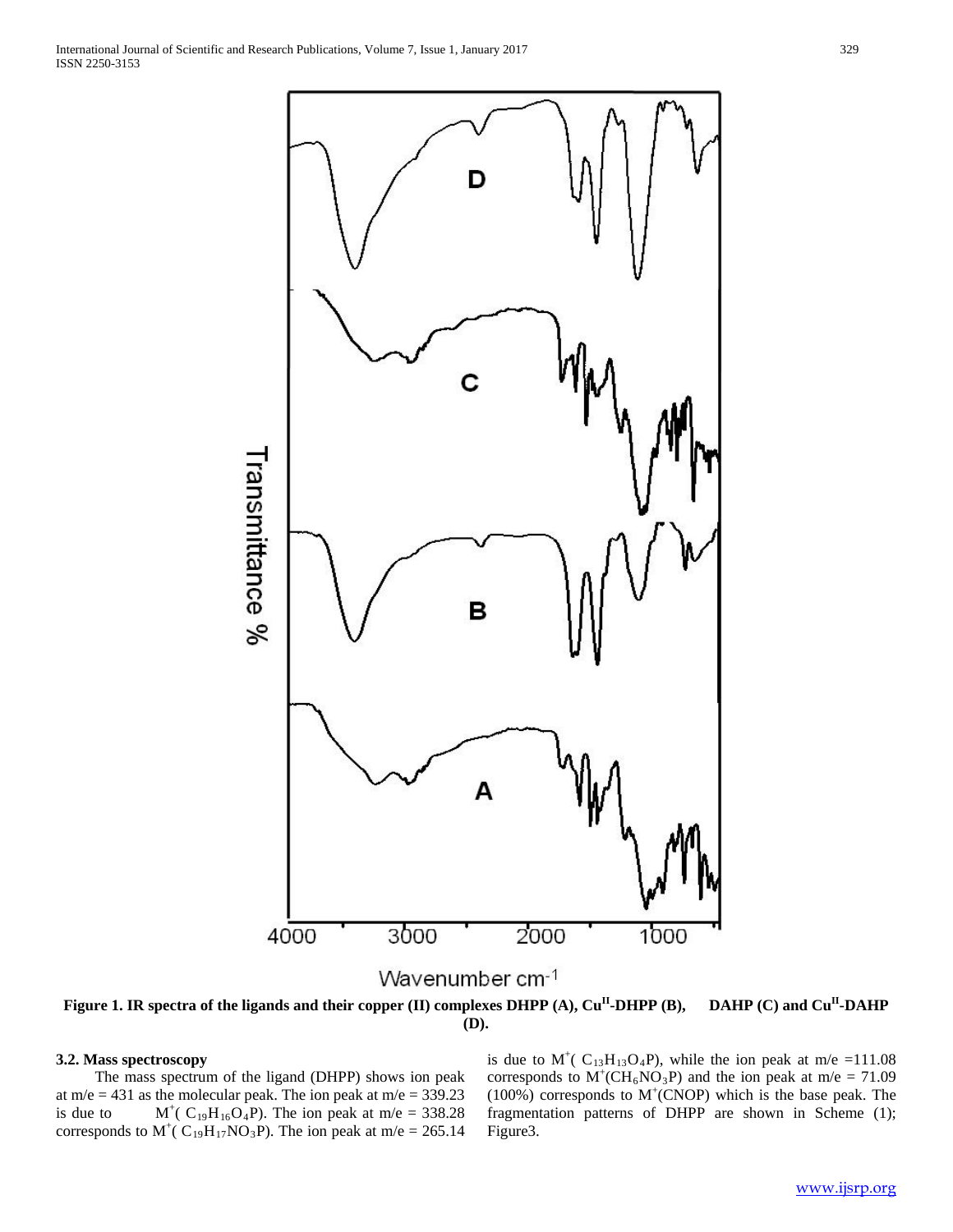

**Scheme 1; Mass fragments of DHPP**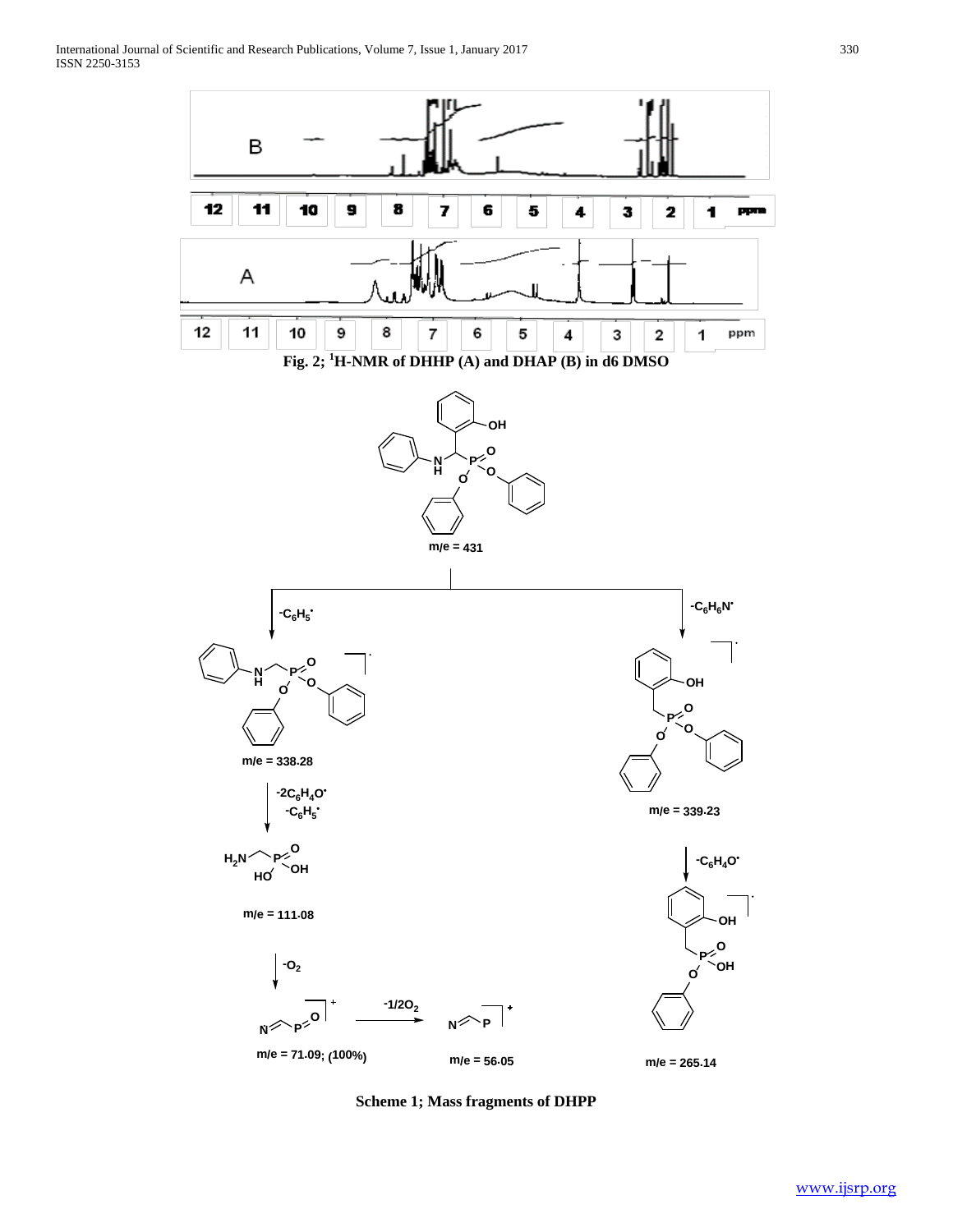

**m/e = 137.1**

**Scheme2; Mass fragments of DAHP**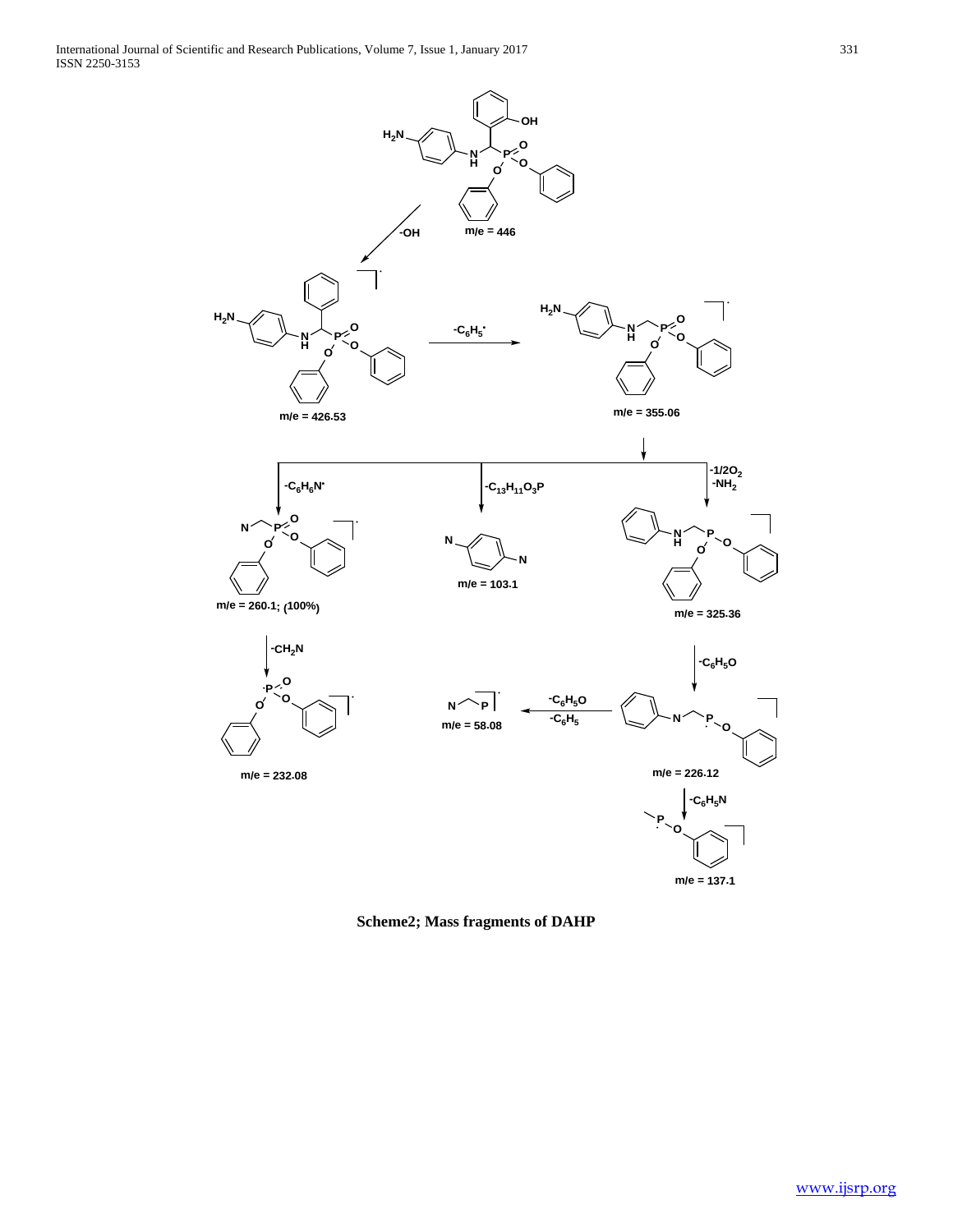

 The mass spectrum of the ligand (DAHP) shows ion peak at m/e = 446 as the molecular peak. The ion peak at m/e =  $426.53$ is due to  $M^{+}$ ( C<sub>25</sub> $H_{20}N_{2}O_{3}P$ ). The ion peak at m/e = 355.06 corresponds to  $M^+(C_{19}H_{18}N_2O_3P)$ . The ion peak at m/e = 325.36 is due to  $M^+(C_{19}H_{18}NO_2P)$ , while the ion peak at m/e =260.1 (100%) corresponds to  $M^+(C_{13}H_{11}NO_3P)$  which is the base peak, while the ion peak at  $m/e = 232.08$  corresponds to  $M^+(C_{12}H_{10}O_3P)$ . The ion peak at m/e = 226.12 corresponds to

 $M^+(C_{13}H_{12}NOP)$ . The ion peak at m/e = 137.1 corresponds to  $M^+(C_7H_6OP)$ . The ion peak at m/e =103.1 corresponds to  $M^+(C_6H_4N_2)$  and the ion peak at m/e = 58.08 corresponds to  $M^+(CH_2NP)$ . The fragmentation patterns of DAHP are shown in Scheme (2); Figure 4.

The IR and <sup>1</sup>H-NMR and mass spectral data suggest the structure of the phosphonate ligands as shown in Figure 5.



#### **Figure 5. Structure of the phosphonate ligands**

 IR spectra of the copper (II) complexes were recorded to give more information about their structures. The vibrational mode assignments of the metal complexes were compared with the vibrational frequencies of the free ligands (Figure 1). By comparing the IR spectral data of the prepared ligands with their copper (II) complexes, it is found that the phosphonate ligands are coordinating with the copper ion by P=O oxygen and NH nitrogen atoms. This suggestion is supposed by shifting in the position of v P=O band from 1215 cm<sup>-1</sup> in the ligands to 1229- $1254 \text{ cm}^{-1}$  in the Cu<sup>II</sup>-DHPP and Cu<sup>II</sup>-DAHP, respectively. At the same time, the position of vNH was shifted to 3260 cm<sup>-1</sup> and 2930 cm-1 in Cu<sup>II</sup>-DHPP and Cu<sup>II</sup>-DAHP, respectively. The binding with NH is supported by shifting in the position of NH bending from to 1641 to 1629  $cm^{-1}$  in the copper (II) complexes.

#### **3.3. Electronic spectra**

 The electronic spectra of the prepared ligands DHPP and DAHP were recorded in ethanolic solution and showed two bands at ~335 and ~ 490 nm assigned to  $\pi \rightarrow \pi^*$  and n $\rightarrow \pi^*$ electronic transitions, respectively. The magnetic moment (1.93 and 186 BM) of the  $Cu(II)$  complexes  $Cu<sup>II</sup>-DHPP$  and  $Cu<sup>II</sup>-$ DAHP, respectively at room temperature corresponds to one unpaired electron [31]. The copper(II) complexes with d<sup>9</sup> configuration are expected to experience Jahn-Teller distortion which leads to further splitting of the  ${}^{2}E_{g}$  and  ${}^{2}T_{2g}$  levels. Moreover, they give rise to the <sup>2</sup> $B_{1g} \rightarrow {}^2A_{1g}$  (v<sub>1</sub>), <sup>2</sup> $B_{2g}$  (v<sub>2</sub>) and  ${}^{2}E_{g}$  (v<sub>3</sub>) transitions which are expected to be close in energy and generally appears as a broad band. The electronic spectra (not shown) of the copper complexes  $Cu^{II}$ -DHPP and  $Cu^{II}$ -DAHP in ethanolic solution, show a broad band at ~700 nm. The a broad band centered at ~700 nm is assigned to the envelope of  ${}^{2}B_{1g} \rightarrow {}^{2}A_{1g}$ ,  ${}^{2}B_{2g}$  and  ${}^{2}E_{g}$  transitions [32]. This band with the magnetic moment value, support a distortion octahedral geometry around copper (II) in the complex.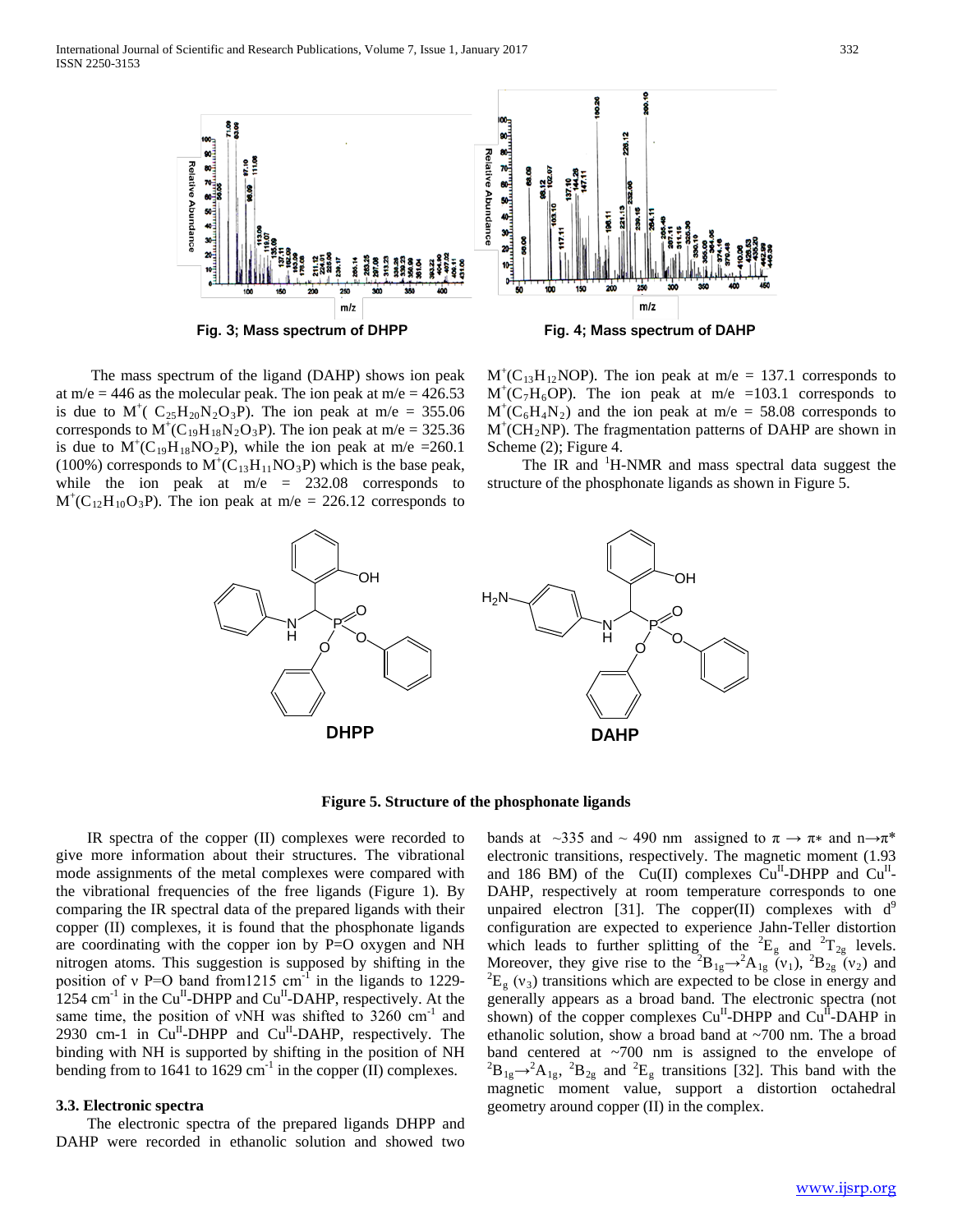## **3.4. Thermal analysis**

 The thermodynamic activation parameters of decomposition processes of the copper (II) complexes, namely activation energy (E\*), entropy (ΔS) and Gibbs free energy change of the decomposition  $( \Delta G )$  were evaluated graphically by employing Coats–Redfern method [33]. The results obtained by applying this method (Table 1) give some information about the stability of the copper (II) complexes. The high values of the activation energies for  $Cu<sup>H</sup>-DHPP$  and  $Cu<sup>H</sup>-DAHP$  reflect the thermal stability of these complexes [34] due to their covalent bond character [35]. The entropy  $\Delta S$  gives information about the degree of disorder of the

**Table 1; Thermodynamic parameters for copper complexes.**

| $CuH-DHPP$              |       |       |            |            |
|-------------------------|-------|-------|------------|------------|
|                         | Ea    | ΛH    | ΔS         | $\Delta G$ |
| 53-150 °C               | 12861 | 9926  | $-35.62$   | 22503      |
| 163-270<br>$^{\circ}C$  | 16345 | 12279 | $-36.67$   | 30213      |
| 820-990<br>$^{\circ}C$  | 26288 | 16328 | -42.22     | 66909      |
| $CuII$ -DAHP            |       |       |            |            |
|                         | Ea    | ΔH    | $\Delta S$ | $\Delta G$ |
| 41-103 °C               | 23129 | 20277 | $-33.59$   | 31802      |
| 167-318<br>$\rm ^{o}C$  | 13942 | 10134 | $-37.67$   | 27391      |
| 679-915<br>$^{\rm o}$ C | 21882 | 12753 | $-40.05$   | 56732      |

system. According to the kinetic data the entropy of activation was found to have negative values in all decomposition steps for all complexes. The negative  $\Delta S$  values indicate that all studied complexes are more ordered in their activated states [36] and the decomposition reactions proceed with a lower rate than the normal ones. It also reveals that the complexes are formed spontaneously [34,37]. The enthalpy ΔH gives information about the total thermal motion. Gibbs or free energy gives information about the stability of the system. The positive sign of  $\Delta G$  for the investigated complexes reveals that the free energy of the final residue is higher than that of the initial compound, and all the decomposition steps are non spontaneous processes.

 The thermal analyses of the prepared complexes were investigated in order to give fully characterization of their chemical structure by measuring and confirming the solvent inside/or outside the coordination sphere. At the same time the thermal analyses give more information about the stability of the metal complexes. The correlations between the different decomposition steps of the complexes with the corresponding weight losses are discussed in terms of the proposed formula of the complexes. The TGA curves are given in Figure 6 . The weight losses for each complex are calculated within the corresponding temperature ranges

The copper complex  $Cu<sup>H</sup>$ -DHPP is thermally decomposed in four stages of mass loss from 25-1000 °C. The first stage at the

temperature range of  $53-150$  °C with weight loss of (Calcd. 5.98%, found 5.57%) corresponding to two water molecules. The second stage in the temperature range of 163-270 oC with weight loss of (Calcd.19.15%, found 19.49%) corresponding to PhOH + NH3. The third and fourth stages are corresponding to removal of one Ph molecule with one molecule of HCl. with weight loss of (Calcd. 19.03 %, found 19.17%). The total weight loss of the Cu(II) complex  $Cu<sup>II</sup>$ -DHPP is 44.23% and the remaining weight is 55.77%, indicating that the complex is stable till 1000 $^{\circ}$ C. The TGA of Cu<sup>II</sup>-DAHP complex (Figure 7) shows four degradation stages. The first stage in the temperature range of  $41-103$  °C is assigned to removal of two water molecules (Calcd. 5.83%, found 5.93%). The second stage in the temperature range of 167- 318 °C is assigned to removal of two NH<sub>3</sub> molecules with weight loss of (Calcd. 5.50%, found 5.63%). The third stage in the temperature range of  $345-522$  °C with weight loss of (Calcd. 11.82%, found 11.59%) is corresponding to removal of two molecules of HCl. The fourth decomposition stage in the temperature range of 679-915 °C is related to removal of two Ph molecules with weight loss of (Calcd. 25.49%, found 25.45%). The remaining weight is 51.40%, indicating that the complex is stable till  $1000^{\circ}$ C.



 The elemental analysis, IR and electronic spectral data with thermal analyses support the chemical structure of the prepared copper (II) complexes as  $\text{[CuL(H<sub>2</sub>O)<sub>2</sub>Cl<sub>2</sub>]}$  where L = DHPP and DAHP respectively, (Figure 8).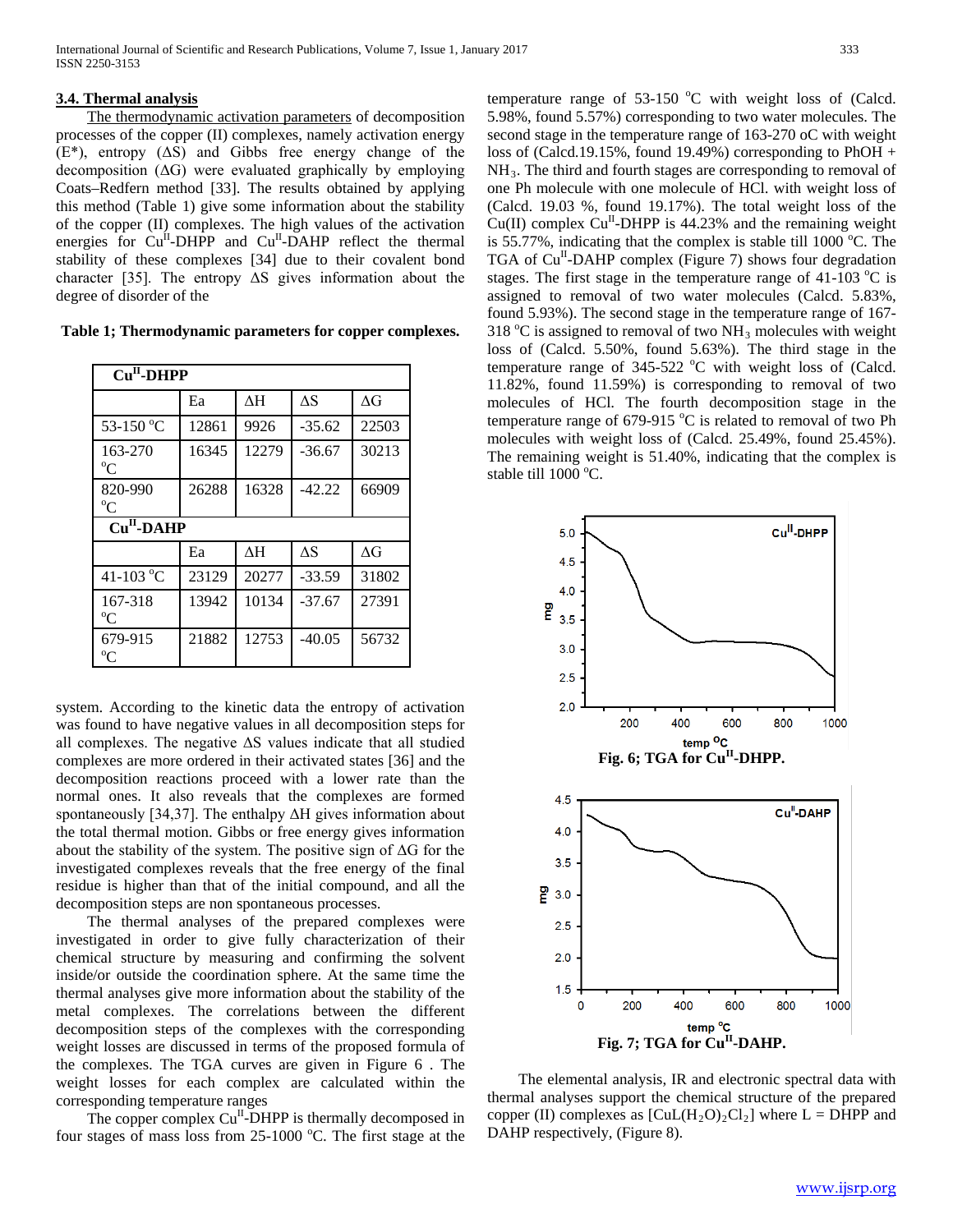

**Fig. 8; The chemical structure of**  $Cu^{\text{II}}$ **-DHPP (** $R = H, R' =$ OH), and Cu<sup>II</sup>-DAHP ( $R = NH_2$ ,  $R' = OH$ ).

#### **3.5. Gel electrophoresis**

 The interactions of DNA which is considered as an important target of antitumor drugs with transition metal complexes are important for the design of effective drug entities [38], Particular attention has been devoted to transition metal complexes endowed with planar aromatic side groups, which can bind with DNA by both metal ion coordination and intercalation of the aromatic moiety [39]. The activity of the prepared ligands and their copper (II) complexes towards the DNA cleavage was determined by incubating the prepared compounds in different concentration with 100 ng genomic DNA for 24 hours at 37 ºC. The samples were run in 1.0 % agarose gel in TBE (tris– Borate-EDTA) buffer of pH 7.4 at 2 V/cm for 30 min.

 The gel was stained with EtBr and photographs were taken in a syngene gel documentation system. It was observed ( Figure 9) that complex  $Cu<sup>H</sup>-DAHP$  exhibits potent nuclease activity at concentration range from 1nM to 1mM, followed by the complete conversion of supercoiled DNA to its open circular form[40] after 24 h incubation. On the other hand when the genomic DNA was incubated with 100  $\mu$ M copper complex Cu<sup>II</sup>-DAHP for interval times from 30 mins to 12 h (Figure 10), the complex revealed strong cleavage showing the supercoiled DNA band. In this time course the suercoiled DNA hasn't been converted into its open circular form and the linear form doesn't appear. It was found that the more concentration of the copper (II) complex the more strongly cleavage effect on the genomic DNA. It is clear that the cleavage of the genomic DNA is dependent on the number of metal ions as well as the presence of an aromatic ring.



Fig. 9; Various concentrations of complex Cu<sup>II</sup>-DAHP (0, 1 nM,10 nM,100 nM, 1 **m**M, 10 **m**M,100 **m**M) were incubated with genomic DNA (100 ng) for 24 hours at 37 ºC. DNA was

electrophoresed in 1% agarose gel stained with ethedium bromide for 30 minutes and photocopied on Syngene gel documentation system.



Fig. 10; Time dependant effect of the complex  $Cu<sup>H</sup>$ -DAHP on DNA binding activity.  $Cu^{II}$ -DAHP (100 mM) was incubated with genomic DNA for 0, 30 min, 1, 2, 6 and 12 hours for lanes 1-6, respectively, at 37 ºC. DNA was electrophoresed in 1% agarose gel stained with ethedium bromide for 30 minutes and photocopied on Syngene gel documentation system.

#### IV. CONCLUSION

 The phosphonate ligands DHPP and DAHP were synthesized and characterized by different physicochemical tools. The copper (II) complexes of these phosphonates were also synthesized and characterized. the mode of binding was studied and the thermal analysis of these complexes showed that the  $Cu<sup>H</sup>-DAHP$  is more stable than  $Cu<sup>H</sup>-DHPP$ . The activity of these complexes towards the DNA cleavage was investigated and showed that Cu<sup>II</sup>-DAHP reveal the highest ability to cleavage the genomic DNA.

#### ACKNOWLEDGMENTS

 The author acknowledge Taif University for supporting this work by Taif University research program (1-435-3162)

#### **REFERENCES**

- [1] Y.M. Song, Q. Wu, P.J. Yang, N.N. Luan, L.F. Wang, Y.M. Liu, J. Inorg. Biochem., 100 **(**2006) 1685.
- [2] C.P. Tan, J. Liu, L.M. Chen, S. Shi, L.N. Ji, J. Inorg. Biochem.*,* 102 (2008) 1644.
- [3] G. Zuber, Jr J.C. Quada, S.M. Hecht, J. Am. Chem. Soc., 120 (1998) 9368.
- [4] S.M. Hecht, J. Nat. Prod., 63 (2000**)** 158.
- [5] B.H. Geierstanger, M. Mrksich, P.B. Dervan, D.E. Wemmer, Science 266 (1994) 646.
- [6] C. Liu, J. Zhou, Q. Li, L. Wang, Z. Liao, H. Xu, J. Inorg, Biochem 75 (1996) 233.
- [7] G. Pratviel, J. Bernadou, B. Meunier, Angew. Chem., Int. Ed. Engl. 34 (1995) 746.
- [8] A.M. Pyle, J.K. Barton, Prog. Inorg. Chem. 38 (1990) 413.
- [9] D.S. Sigman, A. Mazumder, D.M. Perrin, Chem. Rev. 93 (1993) 2295.
- [10] T.B. Thederahn, A. Spassky, M.D. Kuwabara, D.S. Sigman, Biochem. Biophys. Res. Commun. 168 (1990) 756.
- [11] B. Rosenberg, L. VanCamp, J.E. Trosko, V.H. Mansour, Nature (London) 222 (1969) 385.
- [12] W. Han Ang, P.J. Dyson, Eur. J. Inorg. Chem. (2006) 4003.
- [13] N. Busto, J. Valladolid, C. Aliende, F.A. Jalón, B.R. Manzano, A.M. Rodríguez, J.F Gaspar, C. Martins, T. Biver, G. Espino, J.M. Leal, B. García, Chem. Asian J.*,*7 (2012) 788.
- [14] M.M. Al-Mogren, A.M.A. Alaghaz, A.E. Ebrahem, Spectrochim. Acta A *,* 114 **(**2013) 695.
- [15] K. Pothiraj, T. Baskaran, N. Raman, J. Coord. Chem., 65 (2012) 2110.